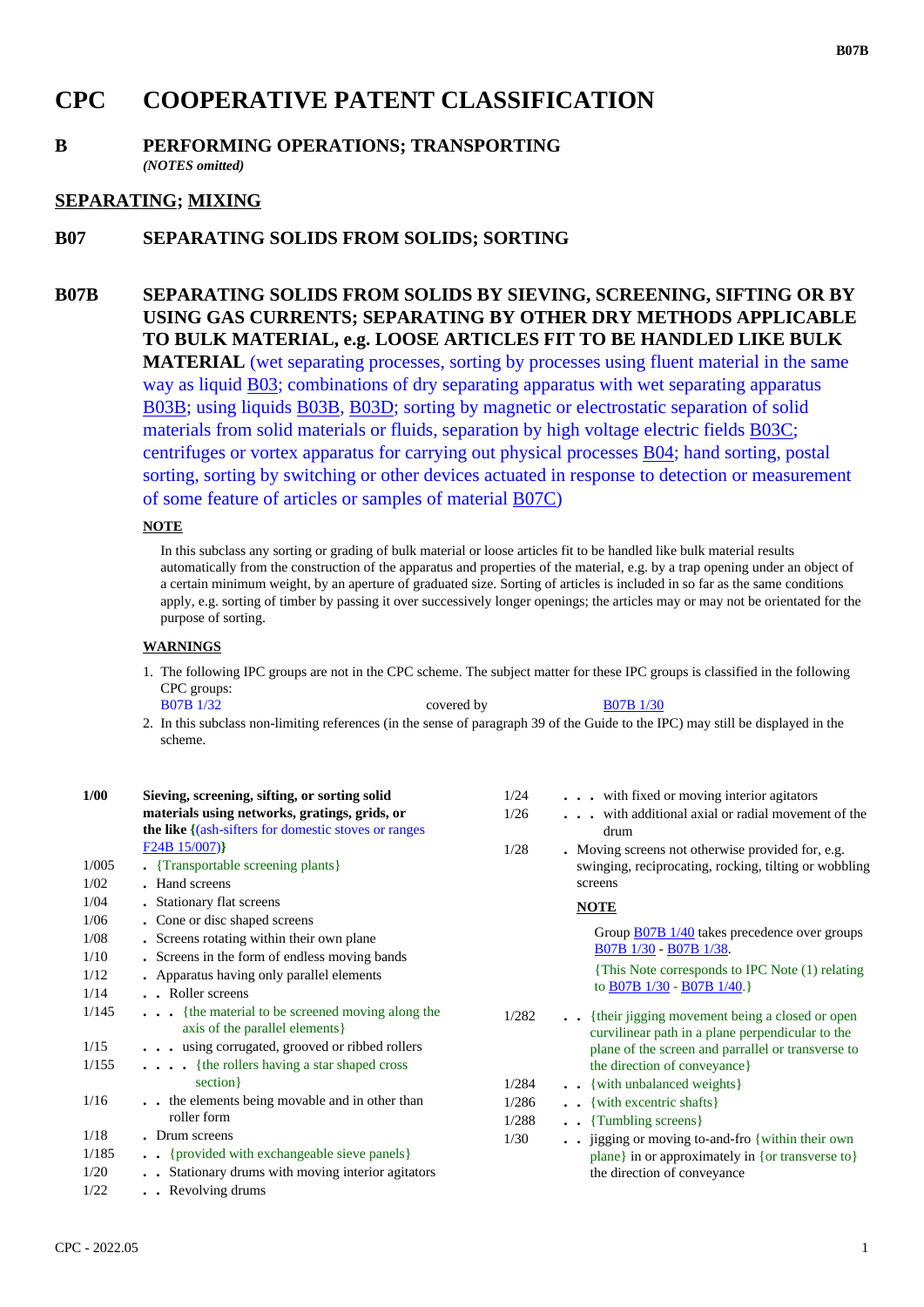## **B07B**

| 1/34   | . . jigging or moving to-and-fro perpendicularly or<br>approximately perpendiculary to the plane of the<br>screen       |
|--------|-------------------------------------------------------------------------------------------------------------------------|
| 1/343  | {with mechanical drive elements other than<br>electromagnets}                                                           |
| 1/346  | . . {with electromagnets}                                                                                               |
| 1/36   | jigging or moving to-and-fro in more than one<br>direction                                                              |
| 1/38   | . oscillating in a circular arc in their own plane;<br>Plansifters                                                      |
| 1/40   | Resonant vibration screens                                                                                              |
| 1/42   | . Drive mechanisms, regulating or controlling<br>devices, or balancing devices, specially adapted for<br>screens        |
| 1/44   | • Balancing devices                                                                                                     |
| 1/46   | . Constructional details of screens in general;<br>Cleaning or heating of screens                                       |
| 1/4609 | {constructional details of screening surfaces or<br>meshes }                                                            |
| 1/4618 | . {Manufacturing of screening surfaces}                                                                                 |
| 1/4627 | . {Repairing of screening surfaces}                                                                                     |
| 1/4636 | . {Regulation of screen apertures}                                                                                      |
| 1/4645 | . {Screening surfaces built up of modular<br>elements }                                                                 |
| 1/4654 | . {Corrugated Screening surfaces}                                                                                       |
| 1/4663 | . {Multi-layer screening surfaces}                                                                                      |
| 1/4672 | $\ldots$ {Woven meshes}                                                                                                 |
| 1/4681 | . {Meshes of intersecting, non-woven, elements}                                                                         |
| 1/469  | . Perforated sheet-like material}                                                                                       |
| 1/48   | . Stretching devices for screens                                                                                        |
| 1/485  | {Devices for alternately stretching and sagging<br>$\ddot{\phantom{0}}$<br>screening surfaces}                          |
| 1/49   | stretching more than one screen or screen<br>section by the same or different stretching<br>means                       |
| 1/50   | . Cleaning                                                                                                              |
| 1/52   | . . with brushes or scrapers                                                                                            |
| 1/522  | $\ldots$ {with brushes}                                                                                                 |
| 1/524  | $\cdots$ $\cdots$ {the brushes being rotating}                                                                          |
| 1/526  | $\ldots$ {with scrapers}                                                                                                |
| 1/528  | {the scrapers being rotating}<br>.                                                                                      |
| 1/54   | . with beating devices                                                                                                  |
| 1/55   | with fluid jets<br>$\ddot{\phantom{0}}$                                                                                 |
| 1/56   | <b>Heated</b> screens                                                                                                   |
| 1/58   | heated by heated fluid<br>$\ddot{\phantom{a}}$                                                                          |
| 1/60   | heated by flame heating                                                                                                 |
| 1/62   | heated by direct electric heating                                                                                       |
|        | Separating solids from solids using gas currents                                                                        |
| 4/00   | Separating solids from solids by subjecting<br>their mixture to gas currents (using tables or jigs<br><b>B03B 4/00)</b> |
| 4/02   | while the mixtures fall                                                                                                 |
| 4/025  | {the material being slingered or fled out                                                                               |
|        | horizontally before falling, e.g. by dispersing<br>elements }                                                           |
| 4/04   | in cascades                                                                                                             |
|        |                                                                                                                         |

| 4/06 |  | . . using revolving drums |
|------|--|---------------------------|
|------|--|---------------------------|

| 4/08 | while the mixtures are supported by sieves, screens, |
|------|------------------------------------------------------|
|      | or like mechanical elements                          |

| 7/00         | Selective separation of solid materials carried by,<br>or dispersed in, gas currents (sieves or filters for<br>separating dispersed particles from gases or vapours                                                                |
|--------------|------------------------------------------------------------------------------------------------------------------------------------------------------------------------------------------------------------------------------------|
|              | <b>B01D</b> )                                                                                                                                                                                                                      |
| 7/01         | using gravity                                                                                                                                                                                                                      |
| 7/02         | by reversal of direction of flow                                                                                                                                                                                                   |
| 7/04         | by impingement against baffle separators                                                                                                                                                                                           |
| 7/06         | by impingement against sieves                                                                                                                                                                                                      |
| 7/08         | using centrifugal force (centrifuges B04B; cyclones<br><b>B04C)</b>                                                                                                                                                                |
| 7/083        | example separated by rotating vanes, discs, drums, or<br>brushes                                                                                                                                                                   |
| 7/086        | generated by the winding course of the gas stream                                                                                                                                                                                  |
| 7/0865       | {using the coanda effect of the moving gas<br>$\cdots$<br>stream }                                                                                                                                                                 |
| 7/10         | having air recirculating within the apparatus                                                                                                                                                                                      |
| 7/12         | . with pulsating air currents                                                                                                                                                                                                      |
| 9/00<br>9/02 | <b>Combinations of apparatus for screening or sifting</b><br>or for separating solids from solids using gas<br>currents; General arrangement of plant, e.g. flow<br>sheets<br>. Combinations of similar or different apparatus for |
|              | separating solids from solids using gas currents                                                                                                                                                                                   |
| 11/00        | Arrangement of accessories in apparatus for<br>separating solids from solids using gas currents                                                                                                                                    |
| 11/02        | Arrangement of air or material conditioning<br>accessories                                                                                                                                                                         |
| 11/04        | . Control arrangements                                                                                                                                                                                                             |
| 11/06        | Feeding or discharging arrangements                                                                                                                                                                                                |
| 11/08        | • Cleaning arrangements                                                                                                                                                                                                            |

#### **Other separating, e.g. grading, resulting automatically from the construction of the apparatus used and properties of the material concerned; Combinations**

| 13/00  | Grading or sorting solid materials by dry methods,<br>not otherwise provided for; Sorting articles<br>otherwise than by indirectly controlled devices               |
|--------|---------------------------------------------------------------------------------------------------------------------------------------------------------------------|
|        | (grading eggs $A01K$ 43/04)                                                                                                                                         |
| 13/003 | • {Separation of articles by differences in their<br>geometrical form or by difference in their physical<br>properties, e.g. elasticity, compressibility, hardness} |
| 13/006 | • {Sorting molded pieces and runners}                                                                                                                               |
| 13/02  | . Apparatus for grading using pockets for taking out<br>particles from aggregates                                                                                   |
| 13/04  | • according to size                                                                                                                                                 |
| 13/05  | using material mover cooperating<br>$\ddotsc$<br>with retainer, deflector or discharger<br>(B07B 13/065 - B07B 13/075 take precedence)                              |
| 13/065 | Apparatus for grading or sorting using divergent<br>conveyor belts or cables                                                                                        |
| 13/07  | . Apparatus in which aggregates or articles are<br>moved along or past openings which increase in<br>size in the direction of movement                              |
| 13/072 | . {the openings being rollers with a divergent<br>axis and the material moving substantially<br>along the rollers axis}                                             |
| 13/075 | Apparatus comprising moving article - receiving<br>openings, the size of which varies as they move                                                                  |
| 13/08  | $\frac{1}{2}$ according to weight (B07B 13/10 takes precedence)                                                                                                     |
| 13/10  | using momentum effects                                                                                                                                              |